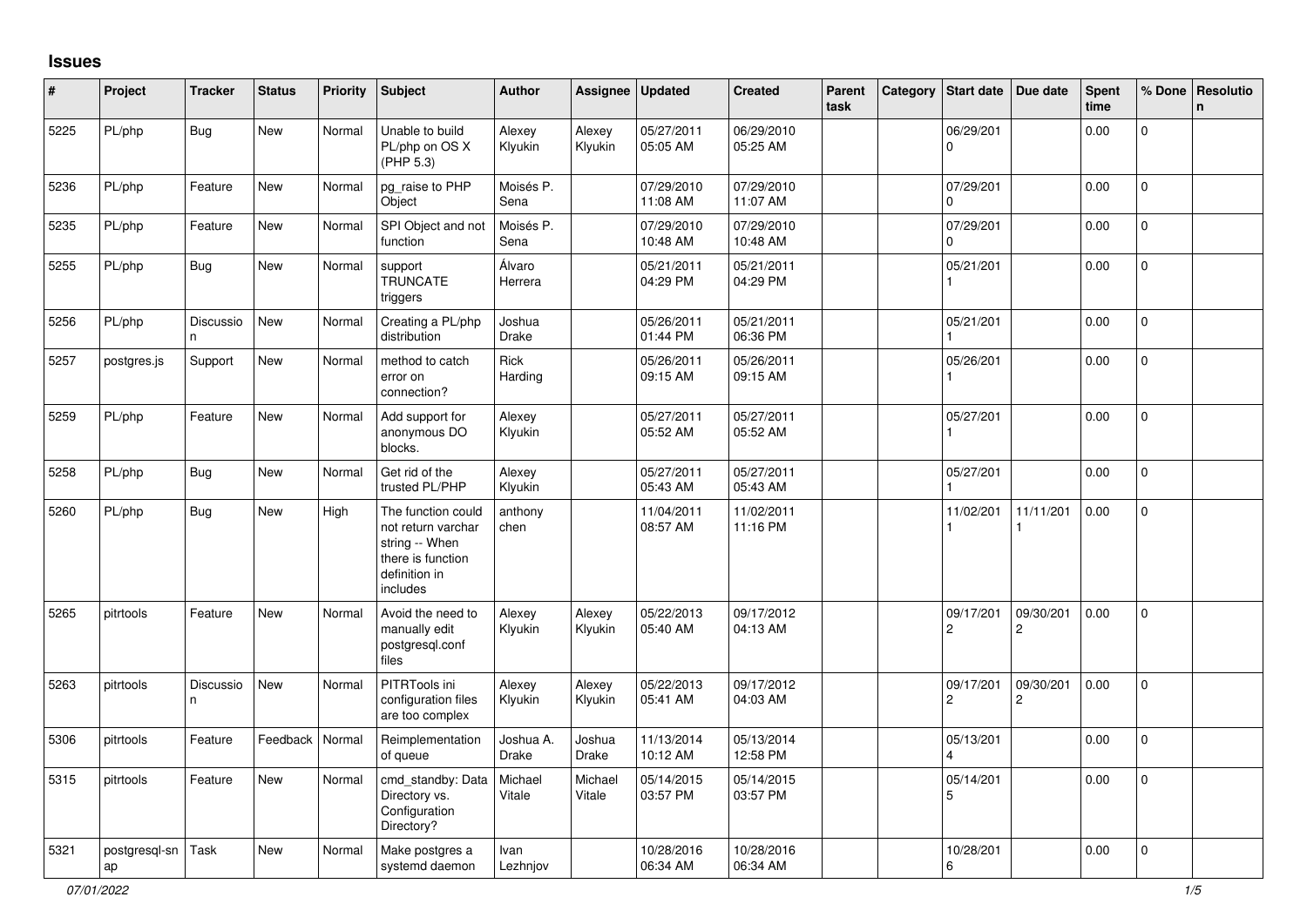| #    | Project             | <b>Tracker</b> | <b>Status</b>   | <b>Priority</b> | <b>Subject</b>                                                               | <b>Author</b>     | <b>Assignee</b>   | <b>Updated</b>         | <b>Created</b>         | Parent<br>task | Category | Start date   Due date |           | <b>Spent</b><br>time | % Done         | Resolutio<br>n |
|------|---------------------|----------------|-----------------|-----------------|------------------------------------------------------------------------------|-------------------|-------------------|------------------------|------------------------|----------------|----------|-----------------------|-----------|----------------------|----------------|----------------|
| 5327 | postgresql-sn<br>ap | Feature        | In<br>Progress  | Normal          | New snap<br>packages to be<br>created                                        | Joshua<br>Drake   | Ivan<br>Lezhnjov  | 12/13/2016<br>08:36 AM | 12/09/2016<br>07:11 AM |                |          | 12/09/201<br>6        |           | 0.00                 | 40             |                |
| 5328 | pitrtools           | <b>Bug</b>     | New             | High            | threaded_rsync.py:<br>--delete-excluded<br>causes all files to<br>be deleted | Eric<br>Worden    |                   | 01/17/2017<br>10:48 AM | 01/17/2017<br>10:48 AM |                |          | 01/17/201<br>7        |           | 0.00                 | $\mathbf 0$    |                |
| 5339 | postgresql-sn<br>ap | Task           | New             | Normal          | Explore tracks<br>feature                                                    | Ivan<br>Lezhnjov  | Ivan<br>Lezhnjov  | 06/09/2017<br>03:47 AM | 06/09/2017<br>03:47 AM |                |          | 06/09/201             | 06/16/201 | 0.00                 | $\overline{0}$ |                |
| 5340 | postgresql-sn<br>ap | Task           | New             | Normal          | Change package<br>name                                                       | Ivan<br>Lezhnjov  | Ivan<br>Lezhnjov  | 08/02/2017<br>11:44 PM | 08/02/2017<br>11:44 PM |                |          | 08/02/201             | 08/04/201 | 0.00                 | $\mathbf{0}$   |                |
| 4979 | PL/php              | Feature        | ln.<br>Progress | Normal          | Add support for<br><b>IN/OUT</b> parameters                                  | Álvaro<br>Herrera | Alexey<br>Klyukin | 09/14/2011<br>11:21 AM | 12/05/2005<br>07:37 AM |                |          |                       | 09/13/201 | 0.00                 | $\mathbf{0}$   |                |
| 4972 | PL/php              | <b>Bug</b>     | In<br>Progress  | Normal          | array PHP <-> Pg<br>conversion is<br>broken                                  | Álvaro<br>Herrera |                   | 05/21/2011<br>04:50 PM | 11/23/2005<br>11:48 AM |                |          |                       |           | 0.00                 | $\overline{0}$ |                |
| 4967 | PL/php              | Feature        | ln.<br>Progress | Normal          | Redesign memory<br>handling                                                  | Álvaro<br>Herrera |                   | 05/21/2011<br>04:50 PM | 11/16/2005<br>05:31 PM |                |          |                       |           | 0.00                 | 0              |                |
| 5303 | postgres_fdw        | <b>Bug</b>     | New             | Normal          | [SPAM] Good<br>shoes good prices                                             | Alvherre -        |                   | 05/11/2014<br>09:24 AM | 05/11/2014<br>09:24 AM |                |          |                       |           | 0.00                 | 0              |                |
| 4993 | Simpycity           | <b>Bug</b>     | New             | High            | Finish docs                                                                  | Aurynn<br>Shaw    | Aurynn<br>Shaw    | 11/25/2008<br>11:31 AM | 11/25/2008<br>11:31 AM |                |          |                       |           | 0.00                 | 0              |                |
| 4959 | Pggraph             | <b>Bug</b>     | New             | High            | Upgrade all present<br>pggraph clients to<br>pggraph_2_2                     | Aurynn<br>Shaw    | Aurynn<br>Shaw    | 07/28/2008<br>08:07 AM | 07/28/2008<br>08:07 AM |                |          |                       |           | 0.00                 | $\mathbf{0}$   |                |
| 4958 | Pggraph             | Bug            | New             | High            | Fix the "Help I have<br>no data" problem<br>with pggraph.                    | Aurynn<br>Shaw    | Aurynn<br>Shaw    | 07/25/2008<br>11:37 AM | 07/25/2008<br>11:37 AM |                |          |                       |           | 0.00                 | $\Omega$       |                |
| 4956 | Pggraph             | Bug            | New             | High            | dbrollup.py needs<br>to support pggraph<br>2.2                               | Aurynn<br>Shaw    | Aurynn<br>Shaw    | 07/25/2008<br>08:02 AM | 07/25/2008<br>08:02 AM |                |          |                       |           | 0.00                 | $\overline{0}$ |                |
| 4954 | Pggraph             | <b>Bug</b>     | New             | High            | pggraph clients                                                              | Aurynn<br>Shaw    | Aurynn<br>Shaw    | 07/25/2008<br>07:59 AM | 07/25/2008<br>07:59 AM |                |          |                       |           | 0.00                 | $\overline{0}$ |                |
| 4952 | Pggraph             | <b>Bug</b>     | New             | High            | Help interface                                                               | Aurynn<br>Shaw    | Aurynn<br>Shaw    | 07/21/2008<br>10:40 AM | 07/21/2008<br>10:40 AM |                |          |                       |           | 0.00                 | $\mathbf{0}$   |                |
| 4951 | Pggraph             | Bug            | New             | High            | Document date<br>range behaviour                                             | Aurynn<br>Shaw    | Aurynn<br>Shaw    | 07/21/2008<br>10:44 AM | 07/21/2008<br>10:38 AM |                |          |                       |           | 0.00                 | $\mathbf 0$    |                |
| 4950 | Pggraph             | <b>Bug</b>     | New             | High            | Write unit tests                                                             | Aurynn<br>Shaw    | Aurynn<br>Shaw    | 07/17/2008<br>05:02 PM | 07/17/2008<br>05:02 PM |                |          |                       |           | 0.00                 | $\mathsf 0$    |                |
| 4949 | Pggraph             | <b>Bug</b>     | New             | High            | Document<br>behaviour                                                        | Aurynn<br>Shaw    | Aurynn<br>Shaw    | 07/21/2008<br>10:44 AM | 07/17/2008<br>04:59 PM |                |          |                       |           | 0.00                 | 0              |                |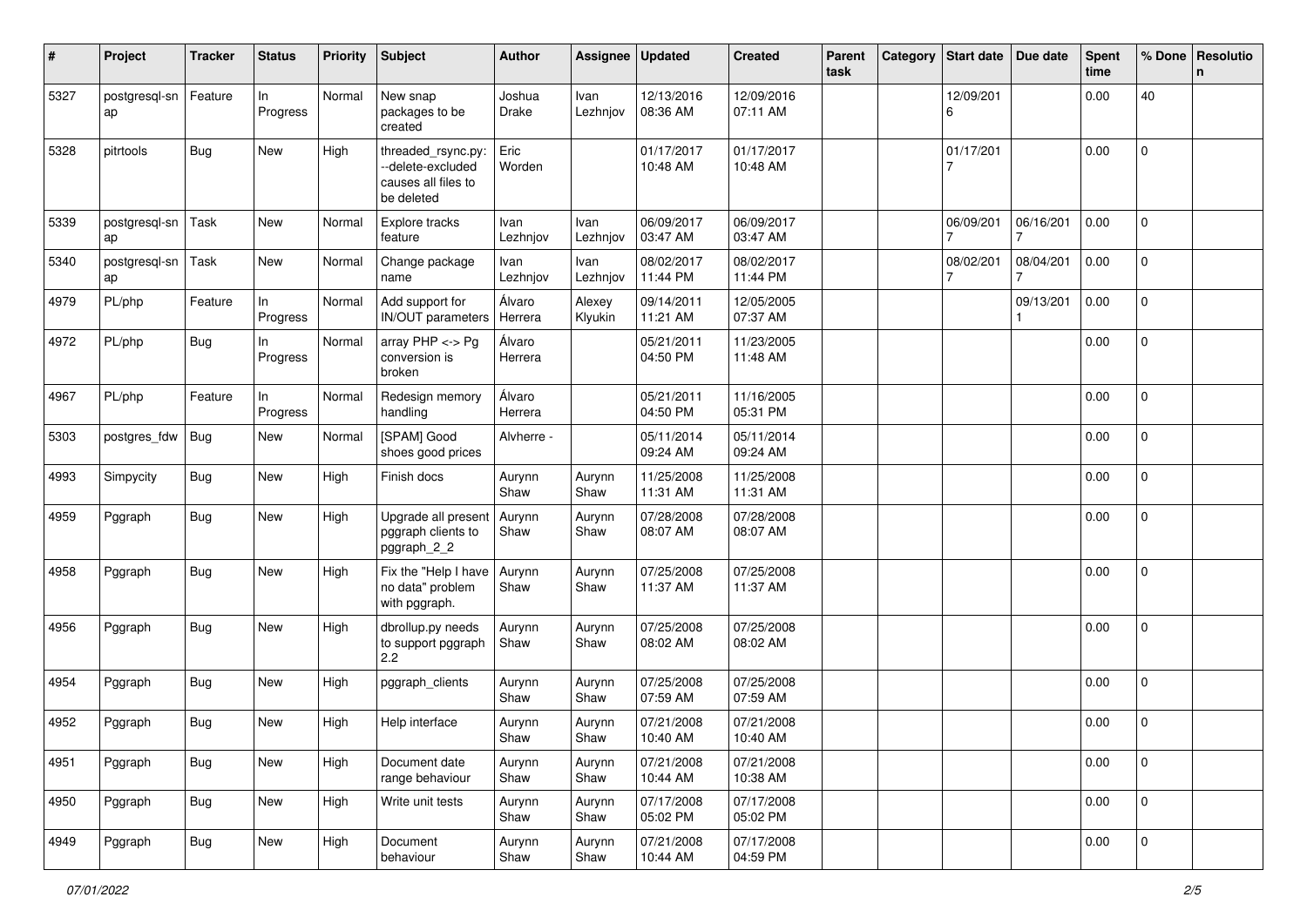| #    | Project | <b>Tracker</b> | <b>Status</b>  | <b>Priority</b> | <b>Subject</b>                                                 | Author         | Assignee       | Updated                | <b>Created</b>         | Parent<br>task | Category | Start date   Due date | Spent<br>time | % Done         | Resolutio<br>n. |
|------|---------|----------------|----------------|-----------------|----------------------------------------------------------------|----------------|----------------|------------------------|------------------------|----------------|----------|-----------------------|---------------|----------------|-----------------|
| 4948 | Pggraph | <b>Bug</b>     | New            | High            | in pggraph table,<br>prevent crash if no<br>tables present     | Aurynn<br>Shaw | Aurynn<br>Shaw | 07/16/2008<br>09:42 PM | 07/16/2008<br>09:42 PM |                |          |                       | 0.00          | $\mathbf 0$    |                 |
| 4947 | Pggraph | <b>Bug</b>     | New            | High            | Do testing of data<br>arrays                                   | Aurynn<br>Shaw | Aurynn<br>Shaw | 07/16/2008<br>09:01 PM | 07/16/2008<br>09:01 PM |                |          |                       | 0.00          | $\mathbf 0$    |                 |
| 4945 | Pggraph | <b>Bug</b>     | New            | High            | Force all graphs to<br>abort if non-specific<br>data specified | Aurynn<br>Shaw | Aurynn<br>Shaw | 07/16/2008<br>10:14 PM | 07/15/2008<br>03:32 PM |                |          |                       | 0.00          | $\mathbf 0$    |                 |
| 4943 | Pggraph | <b>Bug</b>     | New            | Low             | <b>Future Planning</b><br>and Ideas                            | Aurynn<br>Shaw | Aurynn<br>Shaw | 07/16/2008<br>10:14 PM | 07/14/2008<br>11:32 AM |                |          |                       | 0.00          | $\mathbf{0}$   |                 |
| 4940 | Pggraph | <b>Bug</b>     | New            | High            | Remove prefixes                                                | Aurynn<br>Shaw | Aurynn<br>Shaw | 07/14/2008<br>11:05 AM | 07/14/2008<br>11:05 AM |                |          |                       | 0.00          | 0              |                 |
| 4937 | Pggraph | <b>Bug</b>     | New            | High            | Modification of DB<br>Client code for date<br>ranges           | Aurynn<br>Shaw | Aurynn<br>Shaw | 07/16/2008<br>10:14 PM | 07/14/2008<br>10:45 AM |                |          |                       | 0.00          | $\mathbf 0$    |                 |
| 4936 | Pggraph | <b>Bug</b>     | New            | High            | Modify averaging<br>functions                                  | Aurynn<br>Shaw | Aurynn<br>Shaw | 07/14/2008<br>10:12 AM | 07/14/2008<br>10:11 AM |                |          |                       | 0.00          | 0              |                 |
| 4933 | Pggraph | Feature        | New            | Normal          | Feature requests,<br>pggraph                                   | Aurynn<br>Shaw | Aurynn<br>Shaw | 03/12/2008<br>12:44 PM | 03/12/2008<br>12:44 PM |                |          |                       | 0.00          | $\mathbf 0$    |                 |
| 4932 | Pggraph | Feature        | New            | Normal          | Have pggraph<br>directly access Wiki<br>passwords              | Aurynn<br>Shaw | Aurynn<br>Shaw | 12/31/2007<br>10:28 AM | 12/31/2007<br>10:28 AM |                |          |                       | 0.00          | $\mathbf{0}$   |                 |
| 4984 | PL/php  | Feature        | In<br>Progress | Normal          | Composite Type<br>Argument as table                            | bford -        |                | 05/21/2011<br>04:50 PM | 12/15/2005<br>03:38 AM |                |          |                       | 0.00          | $\Omega$       |                 |
| 4926 | Pggraph | Feature        | New            | Normal          | insert/update/delete                                           | bford -        | Aurynn<br>Shaw | 12/26/2007<br>12:26 PM | 08/20/2007<br>04:15 PM |                |          |                       | 0.00          | 0              |                 |
| 4914 | Pggraph | Feature        | In<br>Progress | Normal          | customer feedback                                              | bford -        | Aurynn<br>Shaw | 08/20/2007<br>02:37 PM | 03/19/2007<br>08:54 PM |                |          |                       | 0.00          | $\mathbf 0$    |                 |
| 4908 | Pggraph | Feature        | In<br>Progress | Normal          | Table statistics<br>tablename                                  | bford -        | Aurynn<br>Shaw | 08/20/2007<br>02:35 PM | 01/07/2007<br>07:26 PM |                |          |                       | 0.00          | $\mathbf 0$    |                 |
| 4901 | Pggraph | Feature        | New            | High            | pggraph_table<br>doesn't list tables                           | bford -        | Aurynn<br>Shaw | 12/30/2008<br>01:56 PM | 12/29/2006<br>05:18 PM |                |          |                       | 0.00          | $\mathbf 0$    |                 |
| 4873 | Odbcng  | Feature        | New            | High            | Win64 version                                                  | bford -        | bford -        | 07/23/2008<br>02:21 AM | 07/23/2008<br>02:21 AM |                |          |                       | 0.00          | 0              |                 |
| 4872 | Odbcng  | <b>Bug</b>     | New            | High            | $ODBCng +$<br><b>UNICODE</b>                                   | bford -        | bford -        | 04/24/2008<br>08:55 AM | 04/24/2008<br>08:55 AM |                |          |                       | 0.00          | $\mathsf 0$    |                 |
| 4868 | Odbcng  | Feature        | New            | High            | Test environment                                               | bford -        | bford -        | 11/28/2007<br>02:22 PM | 11/27/2007<br>08:48 PM |                |          |                       | 0.00          | $\mathsf 0$    |                 |
| 4866 | Odbcng  | Feature        | New            | High            | please post test<br>cases                                      | bford -        | bford -        | 11/16/2007<br>08:21 PM | 11/16/2007<br>08:21 PM |                |          |                       | 0.00          | $\overline{0}$ |                 |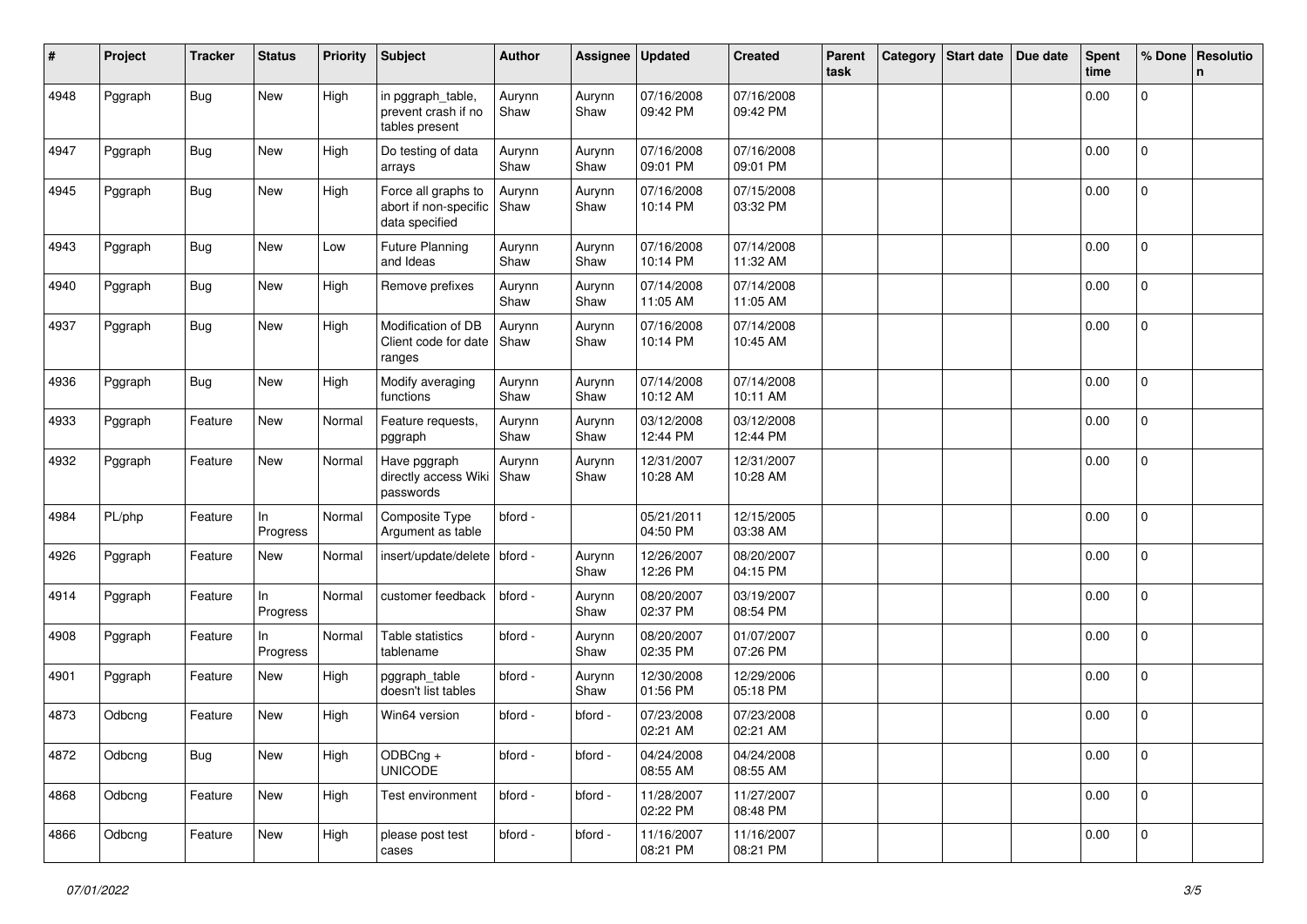| $\pmb{\sharp}$ | Project             | <b>Tracker</b> | <b>Status</b>  | <b>Priority</b> | Subject                                          | <b>Author</b>                              | Assignee       | Updated                | <b>Created</b>         | Parent<br>task | Category | Start date | Due date | <b>Spent</b><br>time | % Done         | Resolutio<br>$\mathbf n$ |
|----------------|---------------------|----------------|----------------|-----------------|--------------------------------------------------|--------------------------------------------|----------------|------------------------|------------------------|----------------|----------|------------|----------|----------------------|----------------|--------------------------|
| 5350           | PL/php              | <b>Bug</b>     | New            | Normal          | Fwd: Telcel red                                  | briana26c -                                |                | 11/09/2018<br>09:47 PM | 11/09/2018<br>09:47 PM |                |          |            |          | 0.00                 | 0              |                          |
| 5349           | PL/php              | <b>Bug</b>     | New            | Normal          | Telcel red                                       | briana26c -                                |                | 11/04/2018<br>11:06 AM | 11/04/2018<br>11:06 AM |                |          |            |          | 0.00                 | $\pmb{0}$      |                          |
| 4925           | Pggraph             | Feature        | New            | Normal          | Allow graphing<br>specific intervals             | Darcy<br>Buskermole<br>n.                  | Aurynn<br>Shaw | 10/16/2007<br>10:28 AM | 07/03/2007<br>08:28 AM |                |          |            |          | 0.00                 | 0              |                          |
| 4915           | Pggraph             | Feature        | In<br>Progress | Normal          | insert_time should<br>be timestamptz             | Darcy<br><b>Buskermole</b><br>n.           | Aurynn<br>Shaw | 10/16/2007<br>09:45 AM | 03/21/2007<br>06:35 AM |                |          |            |          | 0.00                 | $\pmb{0}$      |                          |
| 4890           | Pggraph             | Feature        | ln<br>Progress | Normal          | new report(s)                                    | Darcy<br><b>Buskermole</b><br>$\mathsf{n}$ | Aurynn<br>Shaw | 10/16/2007<br>10:20 AM | 09/25/2006<br>10:36 PM |                |          |            |          | 0.00                 | $\Omega$       |                          |
| 4960           | Pggraph             | <b>Bug</b>     | New            | High            | pg error of<br>pggraph_2_2                       | Devrim<br>Gunduz                           | Aurynn<br>Shaw | 12/30/2008<br>09:09 AM | 12/30/2008<br>09:09 AM |                |          |            |          | 0.00                 | $\Omega$       |                          |
| 4931           | Pggraph             | Feature        | New            | Normal          | Develop a nagios<br>plugin for pggraph<br>checks | Devrim<br>Gunduz                           | Aurynn<br>Shaw | 12/18/2007<br>07:24 PM | 12/18/2007<br>07:24 PM |                |          |            |          | 0.00                 | 0              |                          |
| 5291           | postgres fdw        | <b>Bug</b>     | New            | Normal          | Great watches at<br>cut-prices                   | Jkawasaki -                                |                | 04/11/2014<br>07:30 AM | 04/11/2014<br>07:30 AM |                |          |            |          | 0.00                 | $\Omega$       |                          |
| 5317           | postgres_fdw        | <b>Bug</b>     | New            | Normal          | Jonie Bittenbender                               | Jonie<br>Bittenbende                       |                | 01/26/2016<br>10:56 PM | 01/26/2016<br>10:56 PM |                |          |            |          | 0.00                 | $\pmb{0}$      |                          |
| 5331           | postgresql-sn<br>ap | Bug            | New            | Normal          | PgBackRest                                       | Joshua<br><b>Drake</b>                     |                | 02/10/2017<br>09:56 AM | 02/10/2017<br>09:56 AM |                |          |            |          | 0.00                 | $\mathbf 0$    |                          |
| 5316           | postgres_fdw        | <b>Bug</b>     | <b>New</b>     | Normal          | (no subject)                                     | Julieta<br>Clubb                           |                | 01/18/2016<br>04:11 AM | 01/18/2016<br>04:11 AM |                |          |            |          | 0.00                 | $\mathbf 0$    |                          |
| 5345           | postgres fdw        | <b>Bug</b>     | <b>New</b>     | Normal          | Follow-up                                        | Karen<br>Edwards                           |                | 11/28/2017<br>03:16 PM | 11/28/2017<br>03:16 PM |                |          |            |          | 0.00                 | $\mathbf 0$    |                          |
| 5312           | postgres_fdw        | <b>Bug</b>     | New            | Normal          | AutoDesk Users                                   | Kina<br>Lawrence                           |                | 03/09/2015<br>07:36 AM | 03/09/2015<br>07:36 AM |                |          |            |          | 0.00                 | 0              |                          |
| 5000           | Simpycity           | <b>Bug</b>     | <b>New</b>     | Urgent          | <b>Automatic Rollback</b><br>Fix.                | Lacey<br>Powers                            | Aurynn<br>Shaw | 04/29/2009<br>11:22 AM | 04/29/2009<br>11:22 AM |                |          |            |          | 0.00                 | $\Omega$       |                          |
| 5292           | postgres_fdw        | <b>Bug</b>     | New            | Normal          | [SPAM] Good<br>shoes good prices                 | Ladyregina                                 |                | 04/11/2014<br>02:06 PM | 04/11/2014<br>02:06 PM |                |          |            |          | 0.00                 | $\mathbf 0$    |                          |
| 5326           | postgres_fdw        | <b>Bug</b>     | New            | Normal          | <b>Ubuntu Users</b><br><b>Email List</b>         | Melony<br>Scheid                           |                | 11/15/2016<br>07:03 AM | 11/15/2016<br>07:03 AM |                |          |            |          | 0.00                 | 0              |                          |
| 5301           | postgres_fdw        | <b>Bug</b>     | <b>New</b>     | Normal          | My husband loves<br>Jacob & Co                   | Postgres<br>fdw                            |                | 05/08/2014<br>03:17 AM | 05/08/2014<br>03:17 AM |                |          |            |          | 0.00                 | $\overline{0}$ |                          |